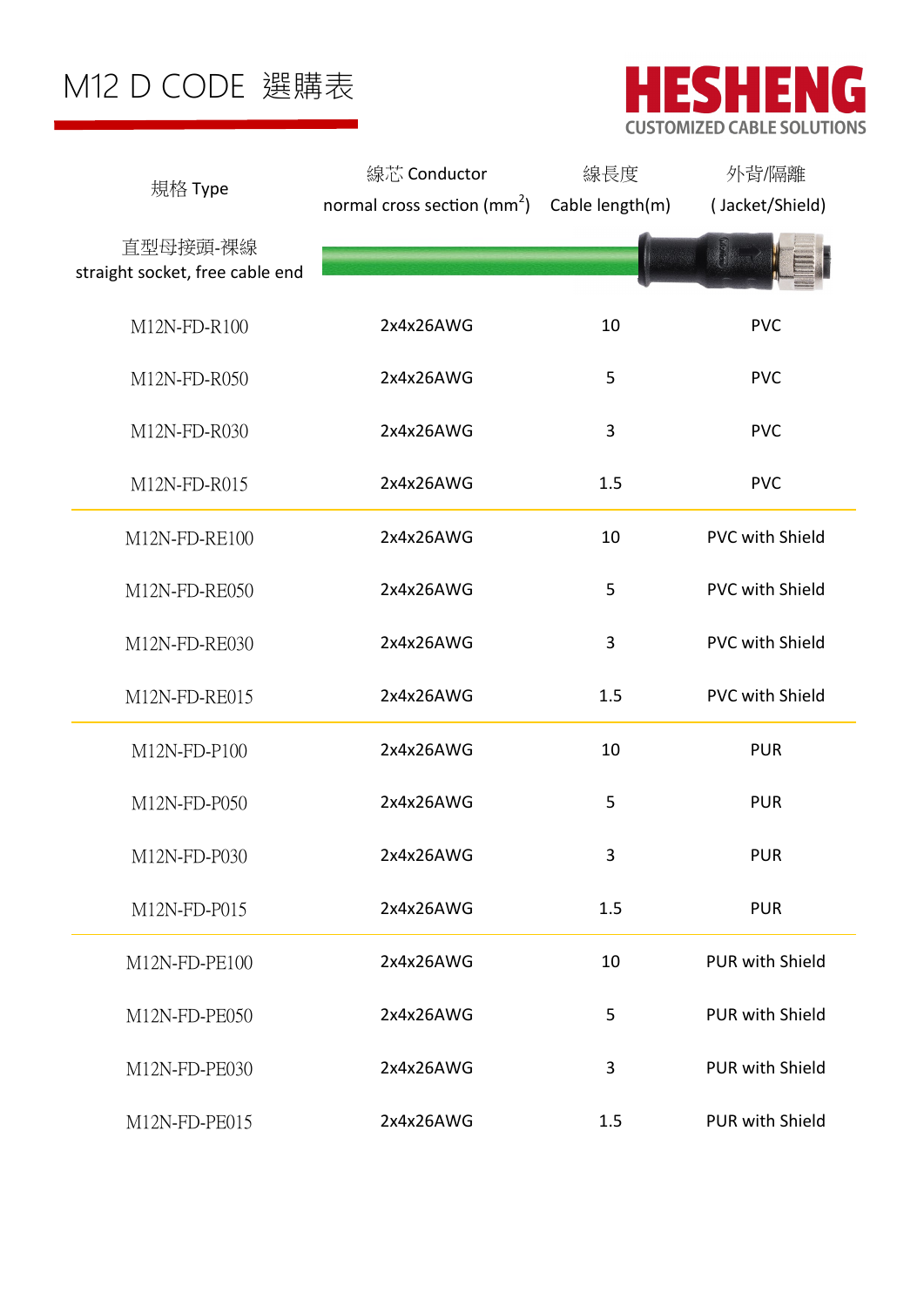

|                                           | 線芯 Conductor                                            | 線長度 | 外背/隔離                  |
|-------------------------------------------|---------------------------------------------------------|-----|------------------------|
| 規格 Type                                   | normal cross section (mm <sup>2</sup> ) Cable length(m) |     | (Jacket/Shield)        |
| 直型公接頭-裸線<br>straight plug, free cable end |                                                         |     |                        |
| M12N-MD-R100                              | 2x4x26AWG                                               | 10  | <b>PVC</b>             |
| M12N-MD-R050                              | 2x4x26AWG                                               | 5   | <b>PVC</b>             |
| M12N-MD-R030                              | 2x4x26AWG                                               | 3   | <b>PVC</b>             |
| M12N-MD-R015                              | 2x4x26AWG                                               | 1.5 | <b>PVC</b>             |
| M12N-MD-RE100                             | 2x4x26AWG                                               | 10  | <b>PVC with Shield</b> |
| M12N-MD-RE050                             | 2x4x26AWG                                               | 5   | <b>PVC with Shield</b> |
| M12N-MD-RE030                             | 2x4x26AWG                                               | 3   | <b>PVC with Shield</b> |
| M12N-MD-RE015                             | 2x4x26AWG                                               | 1.5 | <b>PVC with Shield</b> |
| M12N-MD-P100                              | 2x4x26AWG                                               | 10  | <b>PUR</b>             |
| M12N-MD-P050                              | 2x4x26AWG                                               | 5   | <b>PUR</b>             |
| M12N-MD-P030                              | 2x4x26AWG                                               | 3   | <b>PUR</b>             |
| M12N-MD-P015                              | 2x4x26AWG                                               | 1.5 | <b>PUR</b>             |
| M12N-MD-PE100                             | 2x4x26AWG                                               | 10  | <b>PUR with Shield</b> |
| M12N-MD-PE050                             | 2x4x26AWG                                               | 5   | <b>PUR with Shield</b> |
| M12N-MD-PE030                             | 2x4x26AWG                                               | 3   | PUR with Shield        |
| M12N-MD-PE015                             | 2x4x26AWG                                               | 1.5 | PUR with Shield        |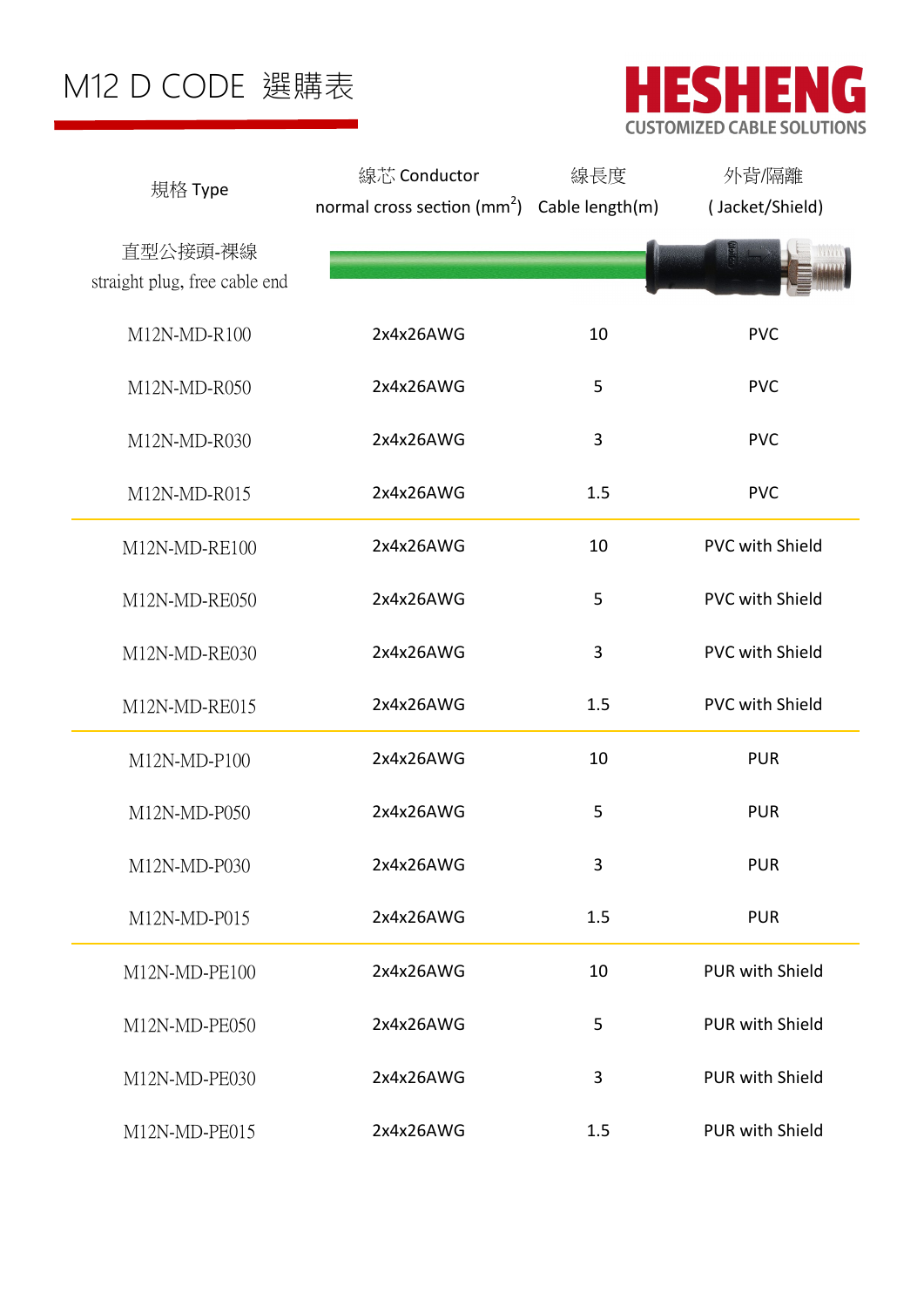

| 規格 Type                        | 線芯 Conductor normal              | 線長度             | 外背/隔離                  |
|--------------------------------|----------------------------------|-----------------|------------------------|
|                                | cross section (mm <sup>2</sup> ) | Cable length(m) | (Jacket/Shield)        |
| 延長電纜 公母連接                      |                                  |                 |                        |
| Linking Cable, Straight Socket |                                  |                 |                        |
| M12N-FJD-R030                  | 2x4x26AWG                        | 3.0             | <b>PVC</b>             |
| M12N-FJD-R015                  | 2x4x26AWG                        | 1.5             | <b>PVC</b>             |
| M12N-FJD-R006                  | 2x4x26AWG                        | 0.6             | <b>PVC</b>             |
| M12N-FJD-R003                  | 2x4x26AWG                        | 0.3             | <b>PVC</b>             |
| M12N-FJD-RE030                 | 2x4x26AWG                        | 3.0             | <b>PVC with Shield</b> |
| M12N-FJD-RE015                 | 2x4x26AWG                        | 1.5             | <b>PVC with Shield</b> |
| M12N-FJD-RE006                 | 2x4x26AWG                        | 0.6             | <b>PVC with Shield</b> |
| M12N-FJD-RE003                 | 2x4x26AWG                        | 0.3             | <b>PVC with Shield</b> |
| M12N-FJD-P030                  | 2x4x26AWG                        | 3.0             | <b>PUR</b>             |
| M12N-FJD-P015                  | 2x4x26AWG                        | 1.5             | <b>PUR</b>             |
| M12N-FJD-P006                  | 2x4x26AWG                        | 0.6             | <b>PUR</b>             |
| M12N-FJD-P003                  | 2x4x26AWG                        | 0.3             | <b>PUR</b>             |
| M12N-FJD-PE030                 | 2x4x26AWG                        | 3.0             | <b>PUR with Shield</b> |
| M12N-FJD-PE015                 | 2x4x26AWG                        | 1.5             | <b>PUR with Shield</b> |
| M12N-FJD-PE006                 | 2x4x26AWG                        | 0.6             | <b>PUR with Shield</b> |
| M12N-FJD-PE003                 | 2x4x26AWG                        | 0.3             | <b>PUR with Shield</b> |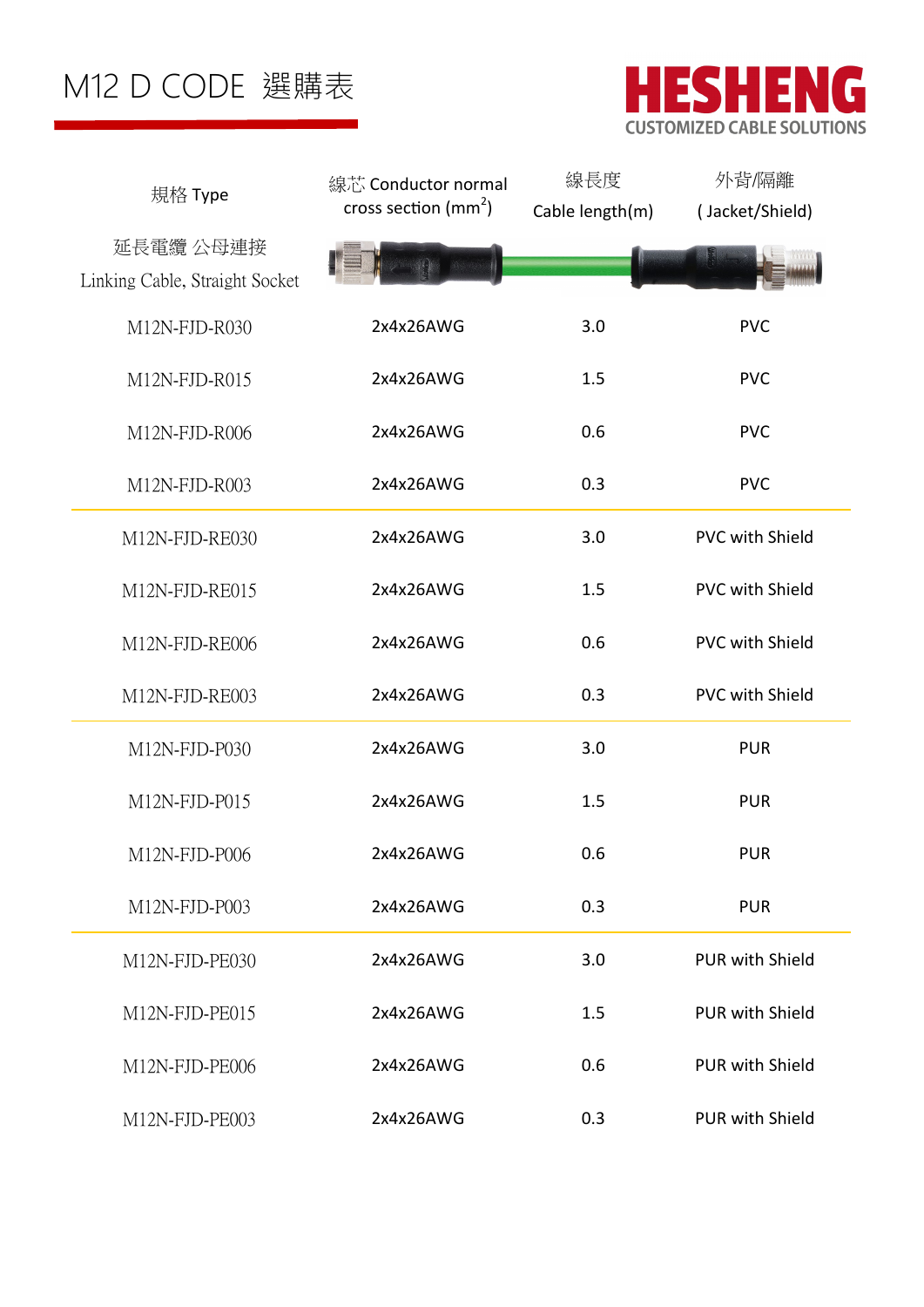

| 規格 Type                        | 線芯 Conductor normal              | 線長度             | 外背隔離                   |
|--------------------------------|----------------------------------|-----------------|------------------------|
|                                | cross section (mm <sup>2</sup> ) | Cable length(m) | (Jacket/Shield)        |
| 延長電纜 公母連接                      |                                  |                 |                        |
| Linking Cable, Straight Socket |                                  |                 |                        |
| M12N-FJD-R100                  | 2x4x26AWG                        | 10              | <b>PVC</b>             |
|                                |                                  |                 |                        |
| M12N-FJD-R050                  | 2x4x26AWG                        | 5               | <b>PVC</b>             |
| M12N-FJD-R030                  | 2x4x26AWG                        | $\mathbf{3}$    | <b>PVC</b>             |
| M12N-FJD-R015                  | 2x4x26AWG                        | 1.5             | <b>PVC</b>             |
| M12N-FJD-RE100                 | 2x4x26AWG                        | 10              | <b>PVC with Shield</b> |
| M12N-FJD-RE050                 | 2x4x26AWG                        | 5               | <b>PVC with Shield</b> |
| M12N-FJD-RE030                 | 2x4x26AWG                        | 3               | <b>PVC with Shield</b> |
| M12N-FJD-RE015                 | 2x4x26AWG                        | 1.5             | <b>PVC with Shield</b> |
| M12N-FJD-P100                  | 2x4x26AWG                        | 10              | <b>PUR</b>             |
| M12N-FJD-P050                  | 2x4x26AWG                        | 5               | <b>PUR</b>             |
| M12N-FJD-P030                  | 2x4x26AWG                        | 3               | <b>PUR</b>             |
| M12N-FJD-P015                  | 2x4x26AWG                        | 1.5             | <b>PUR</b>             |
| M12N-FJD-PE100                 | 2x4x26AWG                        | 10              | <b>PUR with Shield</b> |
| M12N-FJD-PE050                 | 2x4x26AWG                        | 5               | <b>PUR with Shield</b> |
| M12N-FJD-PE030                 | 2x4x26AWG                        | 3               | <b>PUR with Shield</b> |
| M12N-FJD-PE015                 | 2x4x26AWG                        | 1.5             | <b>PUR with Shield</b> |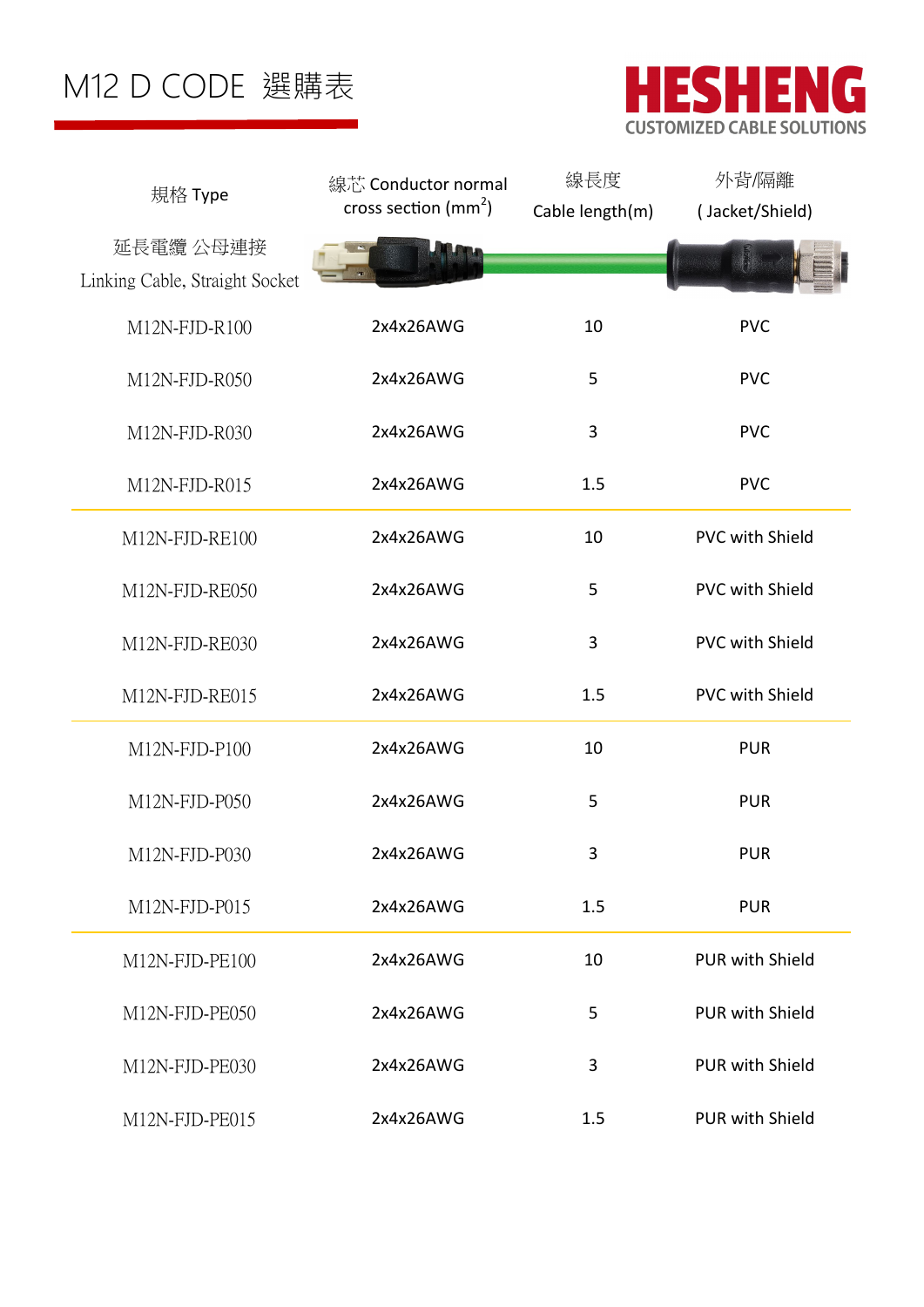

|                                        | 線芯 Conductor                                     | 線長度 | 外背/隔離                  |  |
|----------------------------------------|--------------------------------------------------|-----|------------------------|--|
| 規格 Type                                | normal cross section $(mm^2)$ Cable length $(m)$ |     | (Jacket/Shield)        |  |
| 彎型母接頭-裸線<br>90° socket, free cable end |                                                  |     | <b>图 铜 图</b>           |  |
| M12L-FD-R100                           | 2x4x26AWG                                        | 10  | <b>PVC</b>             |  |
| M12L-FD-R050                           | 2x4x26AWG                                        | 5   | <b>PVC</b>             |  |
| M12L-FD-R030                           | 2x4x26AWG                                        | 3   | <b>PVC</b>             |  |
| M12L-FD-R015                           | 2x4x26AWG                                        | 1.5 | <b>PVC</b>             |  |
| M12L-FD-RE100                          | 2x4x26AWG                                        | 10  | <b>PVC with Shield</b> |  |
| M12L-FD-RE050                          | 2x4x26AWG                                        | 5   | <b>PVC with Shield</b> |  |
| M12L-FD-RE030                          | 2x4x26AWG                                        | 3   | <b>PVC with Shield</b> |  |
| M12L-FD-RE015                          | 2x4x26AWG                                        | 1.5 | <b>PVC with Shield</b> |  |
| M12L-FD-P100                           | 2x4x26AWG                                        | 10  | <b>PUR</b>             |  |
| M12L-FD-P050                           | 2x4x26AWG                                        | 5   | <b>PUR</b>             |  |
| M12L-FD-P030                           | 2x4x26AWG                                        | 3   | <b>PUR</b>             |  |
| M12L-FD-P015                           | 2x4x26AWG                                        | 1.5 | <b>PUR</b>             |  |
| M12L-FD-PE100                          | 2x4x26AWG                                        | 10  | PUR with Shield        |  |
| M12L-FD-PE050                          | 2x4x26AWG                                        | 5   | <b>PUR with Shield</b> |  |
| M12L-FD-PE030                          | 2x4x26AWG                                        | 3   | <b>PUR with Shield</b> |  |
| M12L-FD-PE015                          | 2x4x26AWG                                        | 1.5 | <b>PUR with Shield</b> |  |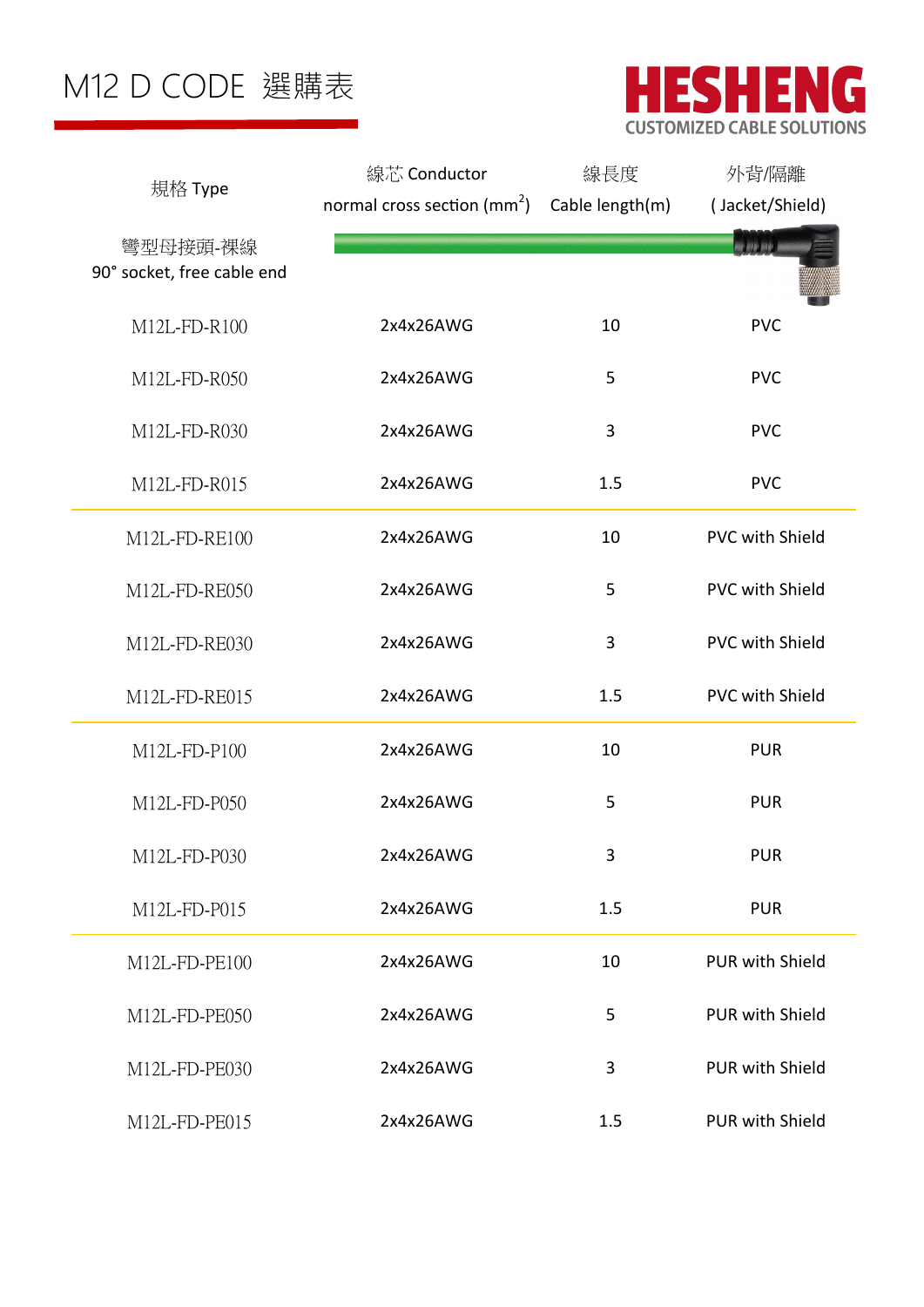

|                                      | 線芯 Conductor                                     | 線長度 | 外背/隔離                  |
|--------------------------------------|--------------------------------------------------|-----|------------------------|
| 規格 Type                              | normal cross section $(mm^2)$ Cable length $(m)$ |     | (Jacket/Shield)        |
| 彎型公接頭-裸線<br>90° plug, free cable end |                                                  |     |                        |
| M12L-MD-R100                         | 2x4x26AWG                                        | 10  | <b>PVC</b>             |
| M12L-MD-R050                         | 2x4x26AWG                                        | 5   | <b>PVC</b>             |
| M12L-MD-R030                         | 2x4x26AWG                                        | 3   | <b>PVC</b>             |
| M12L-MD-R015                         | 2x4x26AWG                                        | 1.5 | <b>PVC</b>             |
| M12L-MD-RE100                        | 2x4x26AWG                                        | 10  | <b>PVC with Shield</b> |
| M12L-MD-RE050                        | 2x4x26AWG                                        | 5   | <b>PVC with Shield</b> |
| M12L-MD-RE030                        | 2x4x26AWG                                        | 3   | <b>PVC with Shield</b> |
| M12L-MD-RE015                        | 2x4x26AWG                                        | 1.5 | <b>PVC with Shield</b> |
| M12L-MD-P100                         | 2x4x26AWG                                        | 10  | <b>PUR</b>             |
| M12L-MD-P050                         | 2x4x26AWG                                        | 5   | <b>PUR</b>             |
| M12L-MD-P030                         | 2x4x26AWG                                        | 3   | <b>PUR</b>             |
| M12L-MD-P015                         | 2x4x26AWG                                        | 1.5 | <b>PUR</b>             |
| M12L-MD-PE100                        | 2x4x26AWG                                        | 10  | <b>PUR with Shield</b> |
| M12L-MD-PE050                        | 2x4x26AWG                                        | 5   | <b>PUR with Shield</b> |
| M12L-MD-PE030                        | 2x4x26AWG                                        | 3   | <b>PUR with Shield</b> |
| M12L-MD-PE015                        | 2x4x26AWG                                        | 1.5 | PUR with Shield        |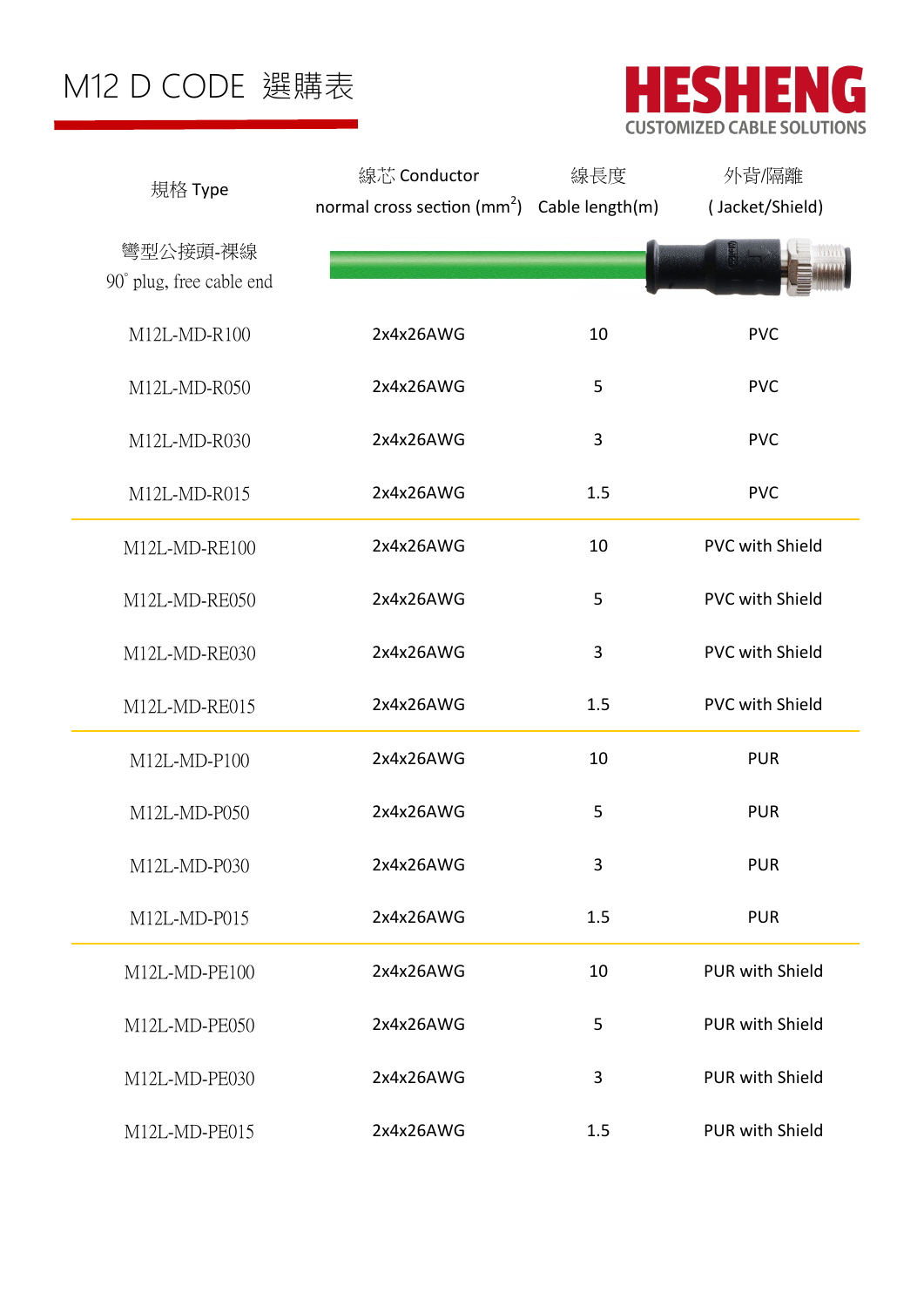

| 規格 Type                                | 線芯 Conductor normal<br>cross section (mm <sup>2</sup> ) | 線長度<br>Cable length(m) | 外背/隔離<br>(Jacket/Shield) |  |
|----------------------------------------|---------------------------------------------------------|------------------------|--------------------------|--|
| 延長電纜 公母連接<br>Linking Cable, 90° Socket |                                                         |                        |                          |  |
| M12L-FMD-R030                          | 2x4x26AWG                                               | 3.0                    | <b>PVC</b>               |  |
| M12L-FMD-R015                          | 2x4x26AWG                                               | 1.5                    | <b>PVC</b>               |  |
| M12L-FMD-R006                          | 2x4x26AWG                                               | 0.6                    | <b>PVC</b>               |  |
| M12L-FMD-R003                          | 2x4x26AWG                                               | 0.3                    | <b>PVC</b>               |  |
| M12L-FMD-RE030                         | 2x4x26AWG                                               | 3.0                    | <b>PVC with Shield</b>   |  |
| M12L-FMD-RE015                         | 2x4x26AWG                                               | 1.5                    | <b>PVC with Shield</b>   |  |
| M12L-FMD-RE006                         | 2x4x26AWG                                               | 0.6                    | <b>PVC with Shield</b>   |  |
| M12L-FMD-RE003                         | 2x4x26AWG                                               | 0.3                    | <b>PVC with Shield</b>   |  |
| M12L-FMD-P030                          | 2x4x26AWG                                               | 3.0                    | <b>PUR</b>               |  |
| M12L-FMD-P015                          | 2x4x26AWG                                               | 1.5                    | <b>PUR</b>               |  |
| M12L-FMD-P006                          | 2x4x26AWG                                               | 0.6                    | <b>PUR</b>               |  |
| M12L-FMD-P003                          | 2x4x26AWG                                               | 0.3                    | <b>PUR</b>               |  |
| M12L-FMD-PE030                         | 2x4x26AWG                                               | 3.0                    | <b>PUR with Shield</b>   |  |
| M12L-FMD-PE015                         | 2x4x26AWG                                               | 1.5                    | <b>PUR with Shield</b>   |  |
| M12L-FMD-PE006                         | 2x4x26AWG                                               | 0.6                    | <b>PUR with Shield</b>   |  |
| M12L-FMD-PE003                         | 2x4x26AWG                                               | 0.3                    | <b>PUR with Shield</b>   |  |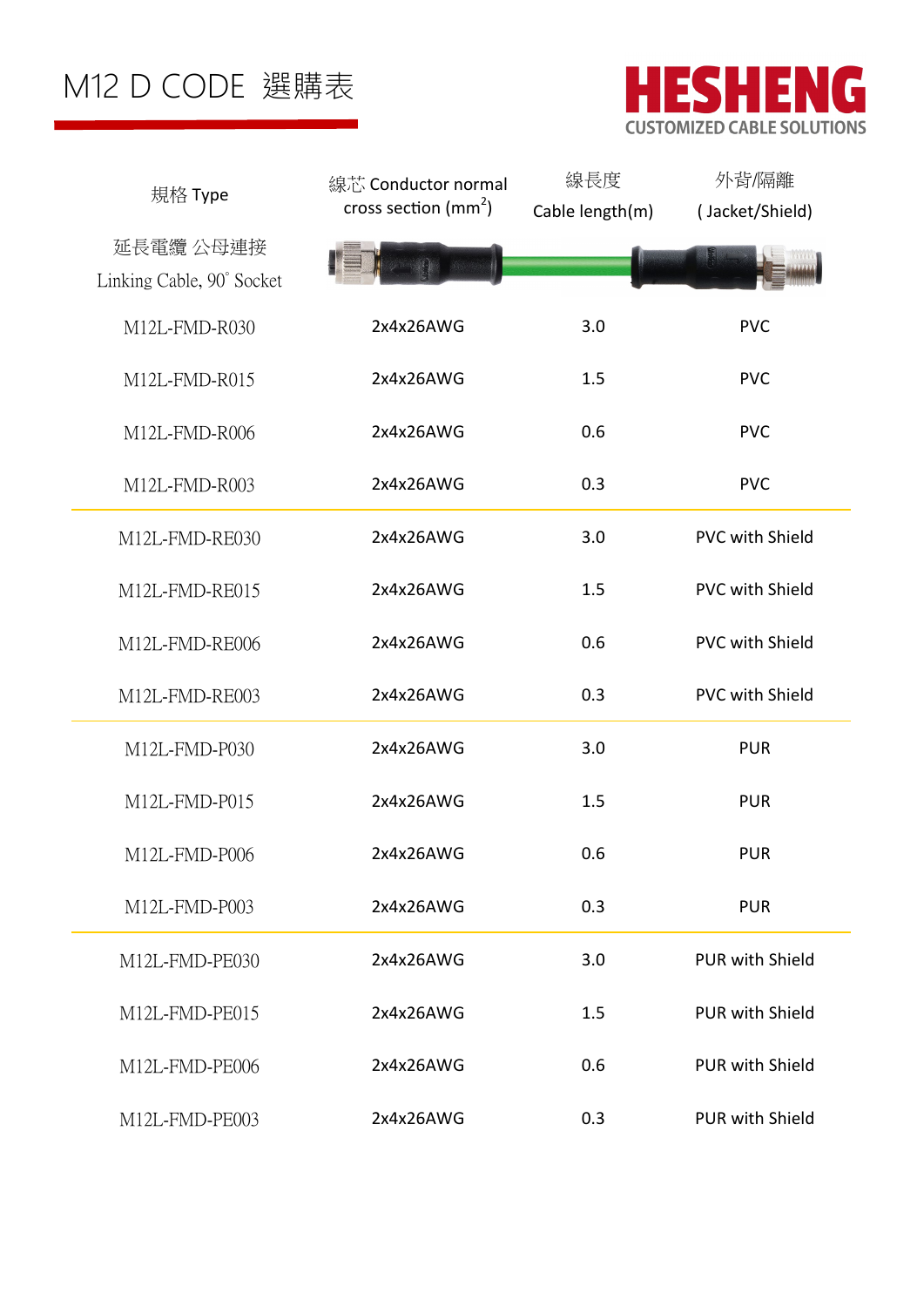

| 規格 Type                   | 線芯 Conductor normal           | 線長度             | 外背/隔離                  |
|---------------------------|-------------------------------|-----------------|------------------------|
|                           | cross section $\text{(mm}^2)$ | Cable length(m) | (Jacket/Shield)        |
| 延長電纜 公母連接                 |                               |                 | <b>By Bill Bill</b>    |
| Linking Cable, 90° Socket |                               |                 |                        |
| M12L-FJD-R100             | 2x4x26AWG                     | 10              | <b>PVC</b>             |
| M12L-FJD-R050             | 2x4x26AWG                     | 5               | <b>PVC</b>             |
| M12L-FJD-R030             | 2x4x26AWG                     | 3               | <b>PVC</b>             |
| M12L-FJD-R015             | 2x4x26AWG                     | 1.5             | <b>PVC</b>             |
| M12L-FJD-RE100            | 2x4x26AWG                     | 10              | <b>PVC with Shield</b> |
| M12L-FJD-RE050            | 2x4x26AWG                     | 5               | <b>PVC with Shield</b> |
| M12L-FJD-RE030            | 2x4x26AWG                     | 3               | <b>PVC with Shield</b> |
| M12L-FJD-RE015            | 2x4x26AWG                     | 1.5             | <b>PVC with Shield</b> |
| M12L-FJD-P100             | 2x4x26AWG                     | 10              | <b>PUR</b>             |
| M12L-FJD-P050             | 2x4x26AWG                     | 5               | <b>PUR</b>             |
| M12L-FJD-P030             | 2x4x26AWG                     | 3               | <b>PUR</b>             |
| M12L-FJD-P015             | 2x4x26AWG                     | 1.5             | <b>PUR</b>             |
| M12L-FJD-PE100            | 2x4x26AWG                     | 10              | <b>PUR with Shield</b> |
| M12L-FJD-PE050            | 2x4x26AWG                     | 5               | <b>PUR with Shield</b> |
| M12L-FJD-PE030            | 2x4x26AWG                     | 3               | <b>PUR with Shield</b> |
| M12L-FJD-PE015            | 2x4x26AWG                     | 1.5             | <b>PUR with Shield</b> |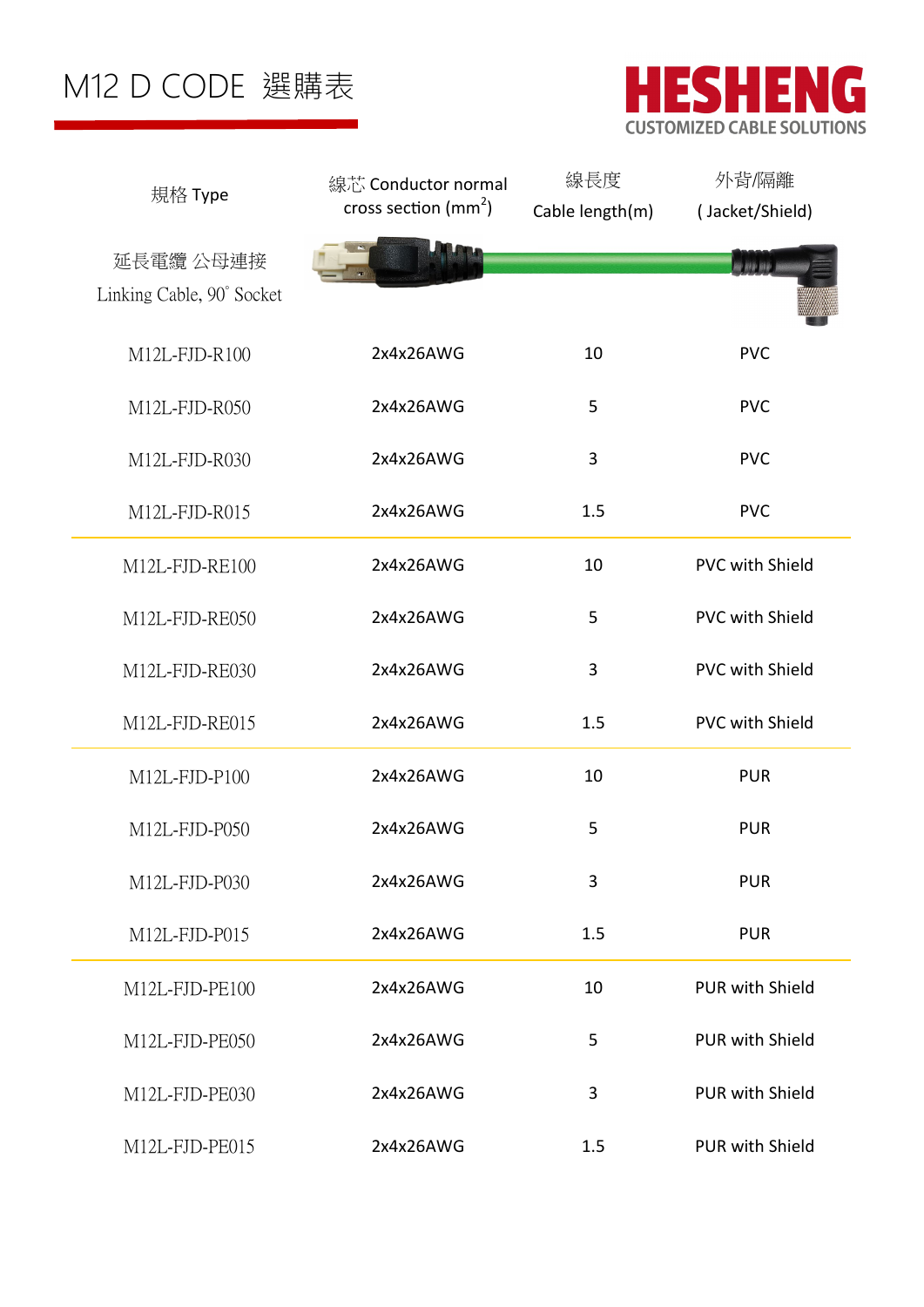



|                                             | 線芯 Conductor                   | 線長度             | 外背/隔離                  |
|---------------------------------------------|--------------------------------|-----------------|------------------------|
| 規格 Type                                     | normal cross section ( $mm2$ ) | Cable length(m) | (Jacket/Shield)        |
| 直型母接頭-裸線<br>straight socket, free cable end |                                |                 |                        |
| M12N-FX-R100                                | 2x4x26AWG                      | 10              | <b>PVC</b>             |
| M12N-FX-R050                                | 2x4x26AWG                      | 5               | <b>PVC</b>             |
| M12N-FX-R030                                | 2x4x26AWG                      | 3               | <b>PVC</b>             |
| M12N-FX-R015                                | 2x4x26AWG                      | 1.5             | <b>PVC</b>             |
| M12N-FX-RE100                               | 2x4x26AWG                      | 10              | PVC with Shield        |
| M12N-FX-RE050                               | 2x4x26AWG                      | 5               | <b>PVC with Shield</b> |
| M12N-FX-RE030                               | 2x4x26AWG                      | 3               | <b>PVC with Shield</b> |
| M12N-FX-RE015                               | 2x4x26AWG                      | 1.5             | PVC with Shield        |
| M12N-FX-P100                                | 2x4x26AWG                      | 10              | <b>PUR</b>             |
| M12N-FX-P050                                | 2x4x26AWG                      | 5               | <b>PUR</b>             |
| M12N-FX-P030                                | 2x4x26AWG                      | 3               | <b>PUR</b>             |
| M12N-FX-P015                                | 2x4x26AWG                      | 1.5             | <b>PUR</b>             |
| M12N-FX-PE100                               | 2x4x26AWG                      | 10              | PUR with Shield        |
| M12N-FX-PE050                               | 2x4x26AWG                      | 5               | <b>PUR with Shield</b> |
| M12N-FX-PE030                               | 2x4x26AWG                      | 3               | <b>PUR with Shield</b> |
| M12N-FX-PE015                               | 2x4x26AWG                      | 1.5             | PUR with Shield        |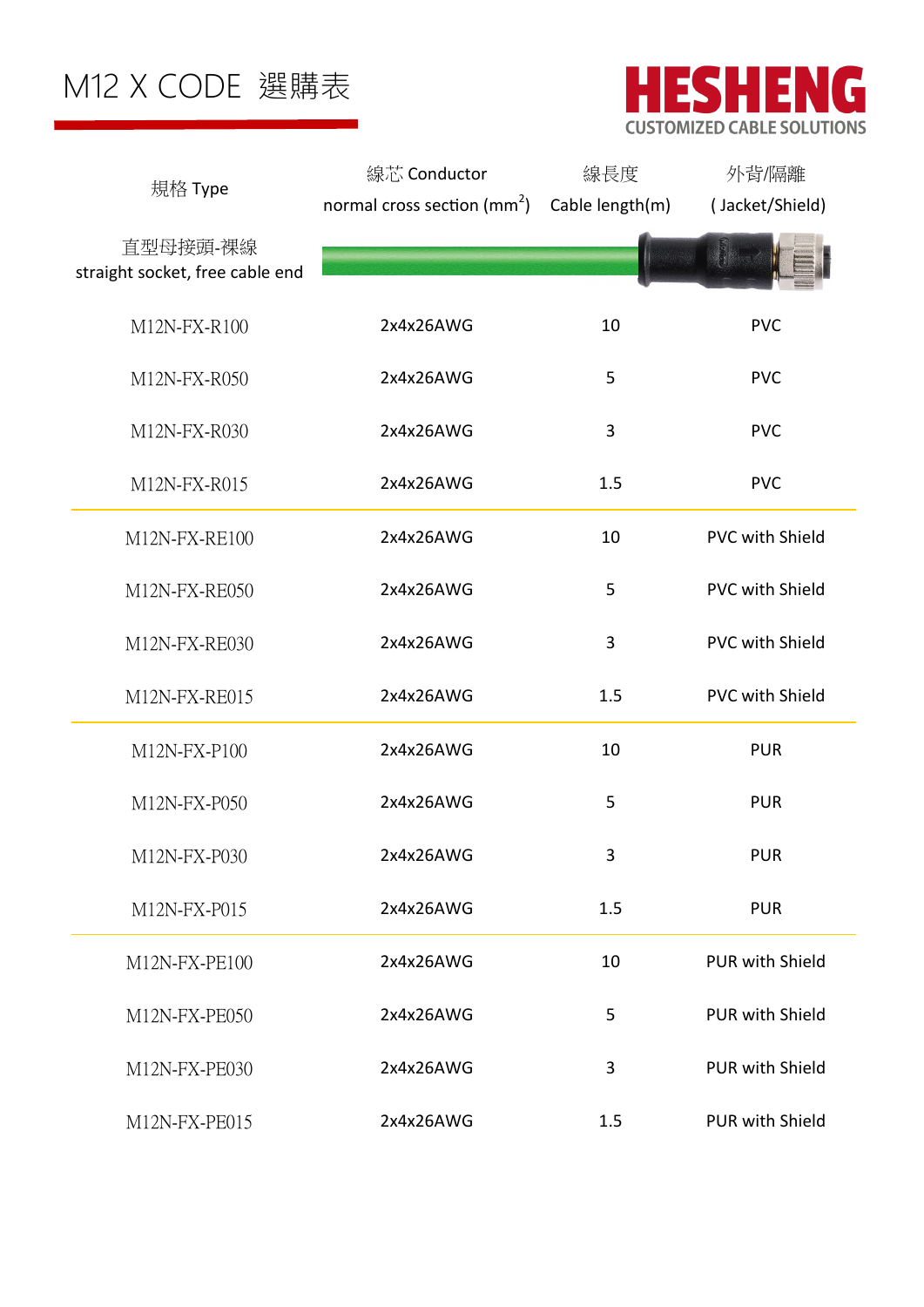

|                               | 線芯 Conductor                                            | 線長度 | 外背/隔離                  |
|-------------------------------|---------------------------------------------------------|-----|------------------------|
| 規格 Type                       | normal cross section (mm <sup>2</sup> ) Cable length(m) |     | (Jacket/Shield)        |
| 直型公接頭-裸線                      |                                                         |     |                        |
| straight plug, free cable end |                                                         |     |                        |
|                               |                                                         |     |                        |
| M12N-MX-R100                  | 2x4x26AWG                                               | 10  | <b>PVC</b>             |
| M12N-MX-R050                  | 2x4x26AWG                                               | 5   | <b>PVC</b>             |
| M12N-MX-R030                  | 2x4x26AWG                                               | 3   | <b>PVC</b>             |
| M12N-MX-R015                  | 2x4x26AWG                                               | 1.5 | <b>PVC</b>             |
| M12N-MX-RE100                 | 2x4x26AWG                                               | 10  | <b>PVC with Shield</b> |
| M12N-MX-RE050                 | 2x4x26AWG                                               | 5   | <b>PVC with Shield</b> |
| M12N-MX-RE030                 | 2x4x26AWG                                               | 3   | <b>PVC with Shield</b> |
| M12N-MX-RE015                 | 2x4x26AWG                                               | 1.5 | <b>PVC with Shield</b> |
| M12N-MX-P100                  | 2x4x26AWG                                               | 10  | <b>PUR</b>             |
| M12N-MX-P050                  | 2x4x26AWG                                               | 5   | <b>PUR</b>             |
| M12N-MX-P030                  | 2x4x26AWG                                               | 3   | <b>PUR</b>             |
| M12N-MX-P015                  | 2x4x26AWG                                               | 1.5 | <b>PUR</b>             |
| M12N-MX-PE100                 | 2x4x26AWG                                               | 10  | <b>PUR with Shield</b> |
| M12N-MX-PE050                 | 2x4x26AWG                                               | 5   | <b>PUR with Shield</b> |
| M12N-MX-PE030                 | 2x4x26AWG                                               | 3   | <b>PUR with Shield</b> |
| M12N-MX-PE015                 | 2x4x26AWG                                               | 1.5 | PUR with Shield        |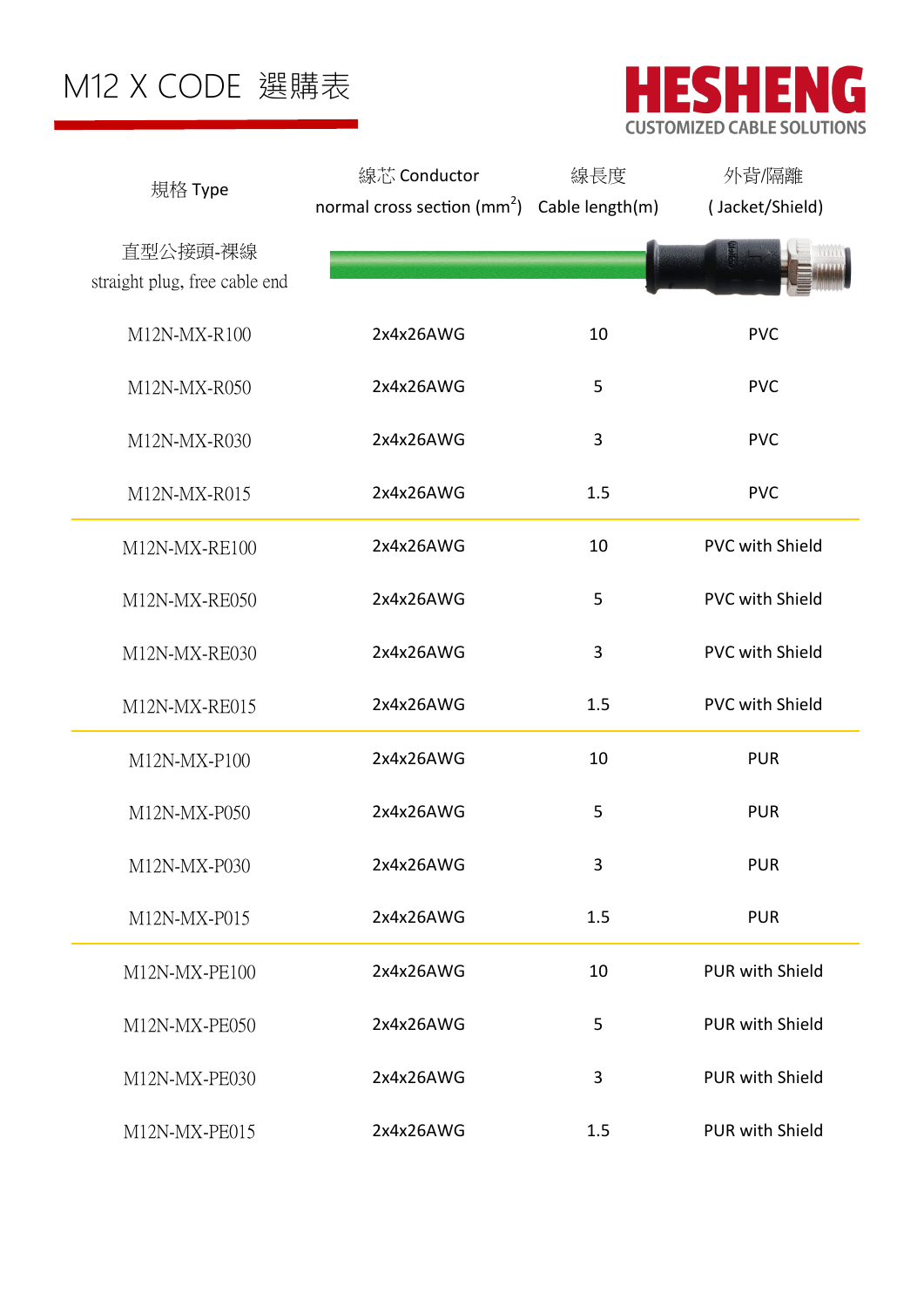

| 規格 Type                                     | 線芯 Conductor normal<br>cross section $\text{mm}^2$ ) | 線長度<br>Cable length(m) | 外背/隔離<br>(Jacket/Shield) |
|---------------------------------------------|------------------------------------------------------|------------------------|--------------------------|
| 延長電纜 公母連接<br>Linking Cable, Straight Socket |                                                      |                        |                          |
| M12N-FMX-R030                               | 2x4x26AWG                                            | 3.0                    | <b>PVC</b>               |
| M12N-FMX-R015                               | 2x4x26AWG                                            | 1.5                    | <b>PVC</b>               |
| M12N-FMX-R006                               | 2x4x26AWG                                            | 0.6                    | <b>PVC</b>               |
| M12N-FMX-R003                               | 2x4x26AWG                                            | 0.3                    | <b>PVC</b>               |
| M12N-FMX-RE030                              | 2x4x26AWG                                            | 3.0                    | <b>PVC with Shield</b>   |
| M12N-FMX-RE015                              | 2x4x26AWG                                            | 1.5                    | <b>PVC with Shield</b>   |
| M12N-FMX-RE006                              | 2x4x26AWG                                            | 0.6                    | <b>PVC with Shield</b>   |
| M12N-FMX-RE003                              | 2x4x26AWG                                            | 0.3                    | <b>PVC with Shield</b>   |
| M12N-FMX-P030                               | 2x4x26AWG                                            | 3.0                    | <b>PUR</b>               |
| M12N-FMX-P015                               | 2x4x26AWG                                            | 1.5                    | <b>PUR</b>               |
| M12N-FMX-P006                               | 2x4x26AWG                                            | 0.6                    | <b>PUR</b>               |
| M12N-FMX-P003                               | 2x4x26AWG                                            | 0.3                    | <b>PUR</b>               |
| M12N-FMX-PE030                              | 2x4x26AWG                                            | 3.0                    | <b>PUR with Shield</b>   |
| M12N-FMX-PE015                              | 2x4x26AWG                                            | 1.5                    | <b>PUR with Shield</b>   |
| M12N-FMX-PE006                              | 2x4x26AWG                                            | 0.6                    | <b>PUR with Shield</b>   |
| M12N-FMX-PE003                              | 2x4x26AWG                                            | 0.3                    | PUR with Shield          |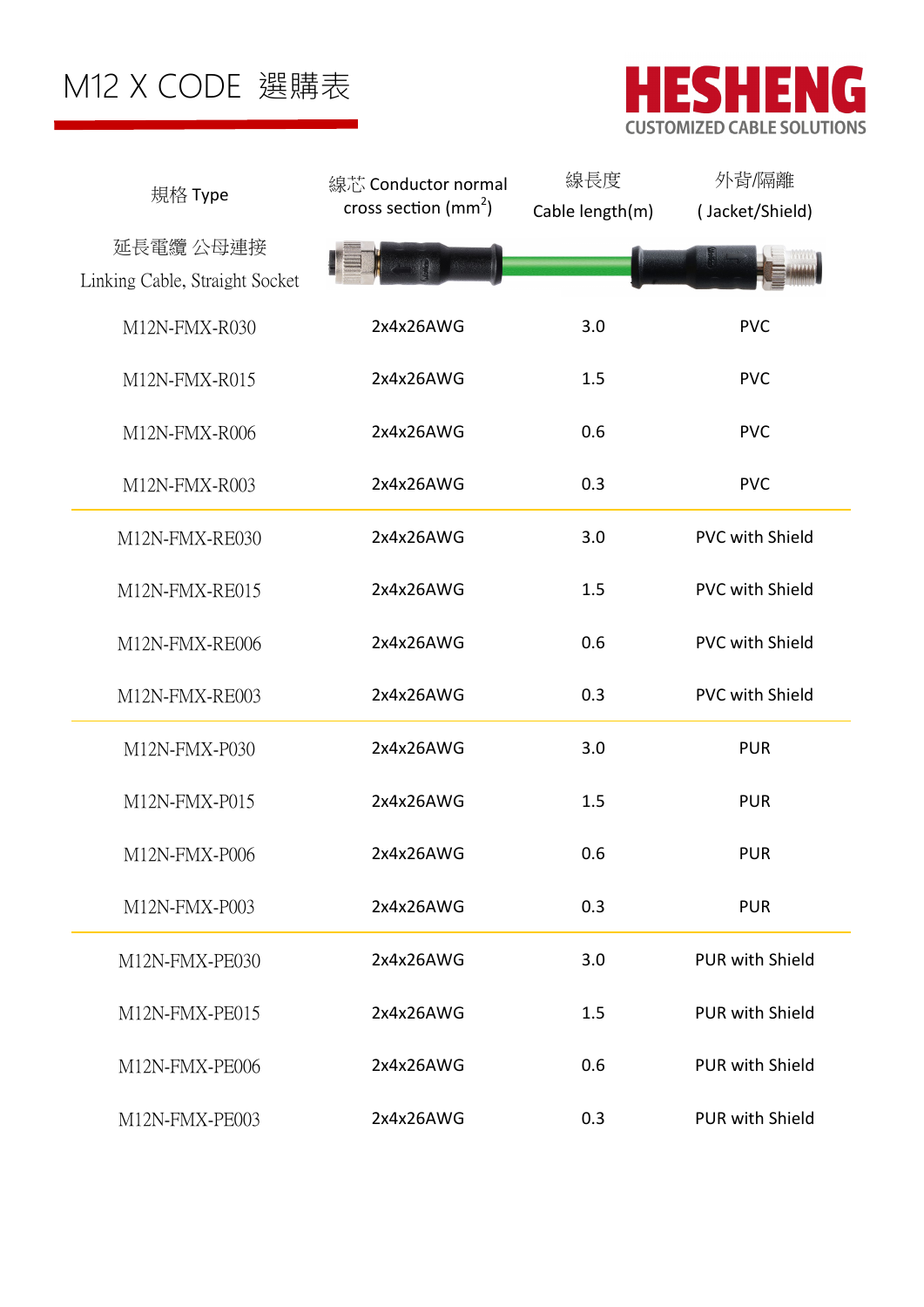



| 規格 Type                        | 線芯 Conductor normal              | 線長度             | 外背/隔離                  |
|--------------------------------|----------------------------------|-----------------|------------------------|
|                                | cross section (mm <sup>2</sup> ) | Cable length(m) | (Jacket/Shield)        |
| 延長電纜 公母連接                      |                                  |                 |                        |
| Linking Cable, Straight Socket |                                  |                 |                        |
| M12N-FJX-R100                  | 2x4x26AWG                        | 10              | <b>PVC</b>             |
| M12N-FJX-R050                  | 2x4x26AWG                        | 5               | <b>PVC</b>             |
| M12N-FJX-R030                  | 2x4x26AWG                        | 3               | <b>PVC</b>             |
| M12N-FJX-R015                  | 2x4x26AWG                        | 1.5             | <b>PVC</b>             |
| M12N-FJX-RE100                 | 2x4x26AWG                        | 10              | <b>PVC with Shield</b> |
| M12N-FJX-RE050                 | 2x4x26AWG                        | 5               | <b>PVC with Shield</b> |
| M12N-FJX-RE030                 | 2x4x26AWG                        | 3               | <b>PVC with Shield</b> |
| M12N-FJX-RE015                 | 2x4x26AWG                        | 1.5             | <b>PVC with Shield</b> |
| M12N-FJX-P100                  | 2x4x26AWG                        | 10              | <b>PUR</b>             |
| M12N-FJX-P050                  | 2x4x26AWG                        | 5               | <b>PUR</b>             |
| M12N-FJX-P030                  | 2x4x26AWG                        | 3               | <b>PUR</b>             |
| M12N-FJX-P015                  | 2x4x26AWG                        | 1.5             | <b>PUR</b>             |
| M12N-FJX-PE100                 | 2x4x26AWG                        | 10              | <b>PUR with Shield</b> |
| M12N-FJX-PE050                 | 2x4x26AWG                        | 5               | <b>PUR with Shield</b> |
| M12N-FJX-PE030                 | 2x4x26AWG                        | 3               | <b>PUR with Shield</b> |
| M12N-FJX-PE015                 | 2x4x26AWG                        | 1.5             | <b>PUR with Shield</b> |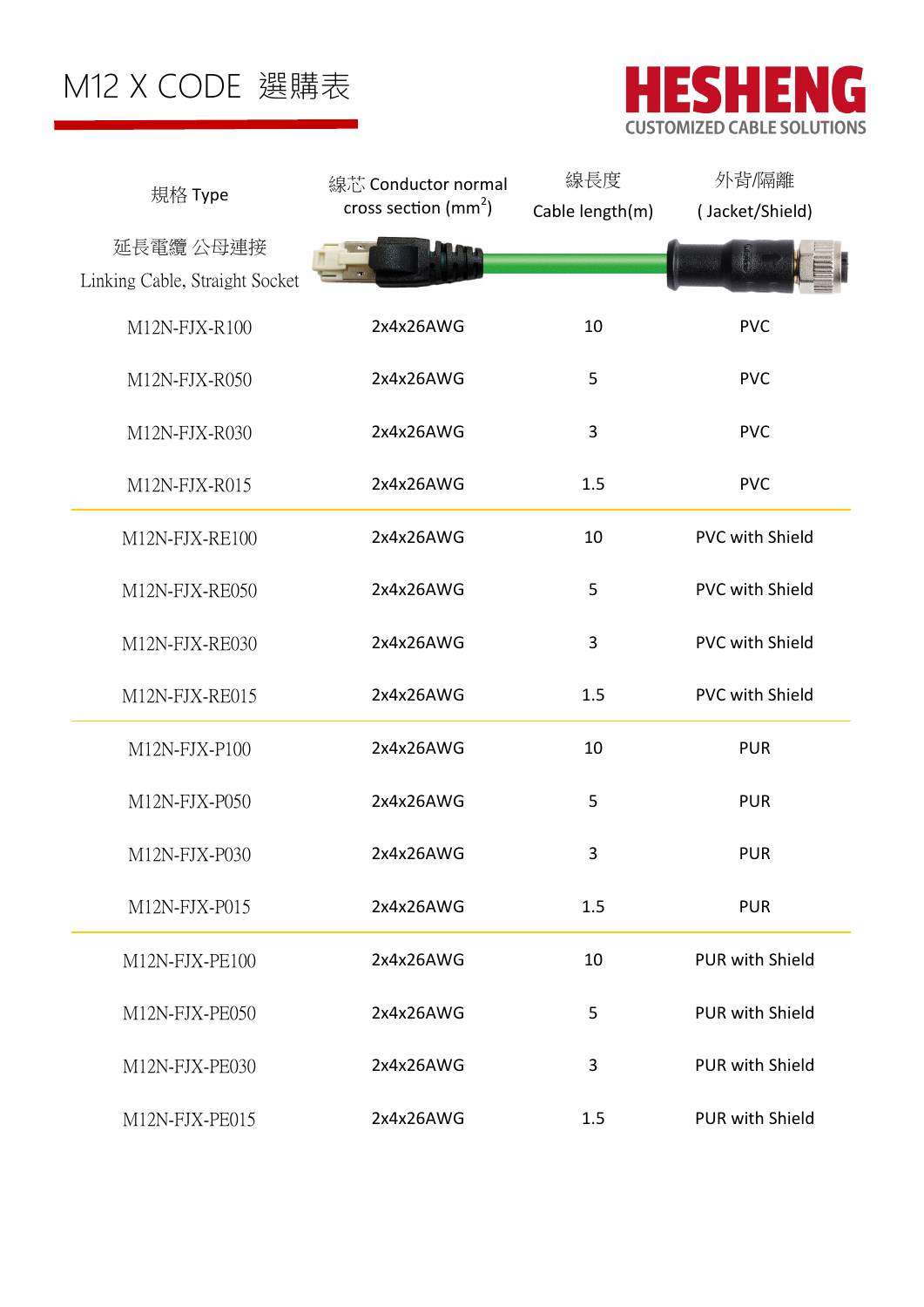



| 規格 Type                                | 線芯 Conductor                            | 線長度             | 外背/隔離                  |
|----------------------------------------|-----------------------------------------|-----------------|------------------------|
|                                        | normal cross section (mm <sup>2</sup> ) | Cable length(m) | (Jacket/Shield)        |
| 彎型母接頭-裸線<br>90° socket, free cable end |                                         |                 |                        |
| M12L-FX-R100                           | 2x4x26AWG                               | 10              | <b>PVC</b>             |
| M12L-FX-R050                           | 2x4x26AWG                               | 5               | <b>PVC</b>             |
| M12L-FX-R030                           | 2x4x26AWG                               | 3               | <b>PVC</b>             |
| M12L-FX-R015                           | 2x4x26AWG                               | 1.5             | <b>PVC</b>             |
| M12L-FX-RE100                          | 2x4x26AWG                               | 10              | <b>PVC with Shield</b> |
| M12L-FX-RE050                          | 2x4x26AWG                               | 5               | <b>PVC with Shield</b> |
| M12L-FX-RE030                          | 2x4x26AWG                               | 3               | <b>PVC with Shield</b> |
| M12L-FX-RE015                          | 2x4x26AWG                               | 1.5             | <b>PVC with Shield</b> |
| M12L-FX-P100                           | 2x4x26AWG                               | 10              | <b>PUR</b>             |
| M12L-FX-P050                           | 2x4x26AWG                               | 5               | <b>PUR</b>             |
| M12L-FX-P030                           | 2x4x26AWG                               | 3               | <b>PUR</b>             |
| M12L-FX-P015                           | 2x4x26AWG                               | 1.5             | <b>PUR</b>             |
| M12L-FX-PE100                          | 2x4x26AWG                               | 10              | <b>PUR with Shield</b> |
| M12L-FX-PE050                          | 2x4x26AWG                               | 5               | <b>PUR with Shield</b> |
| M12L-FX-PE030                          | 2x4x26AWG                               | 3               | <b>PUR with Shield</b> |
| M12L-FX-PE015                          | 2x4x26AWG                               | 1.5             | <b>PUR with Shield</b> |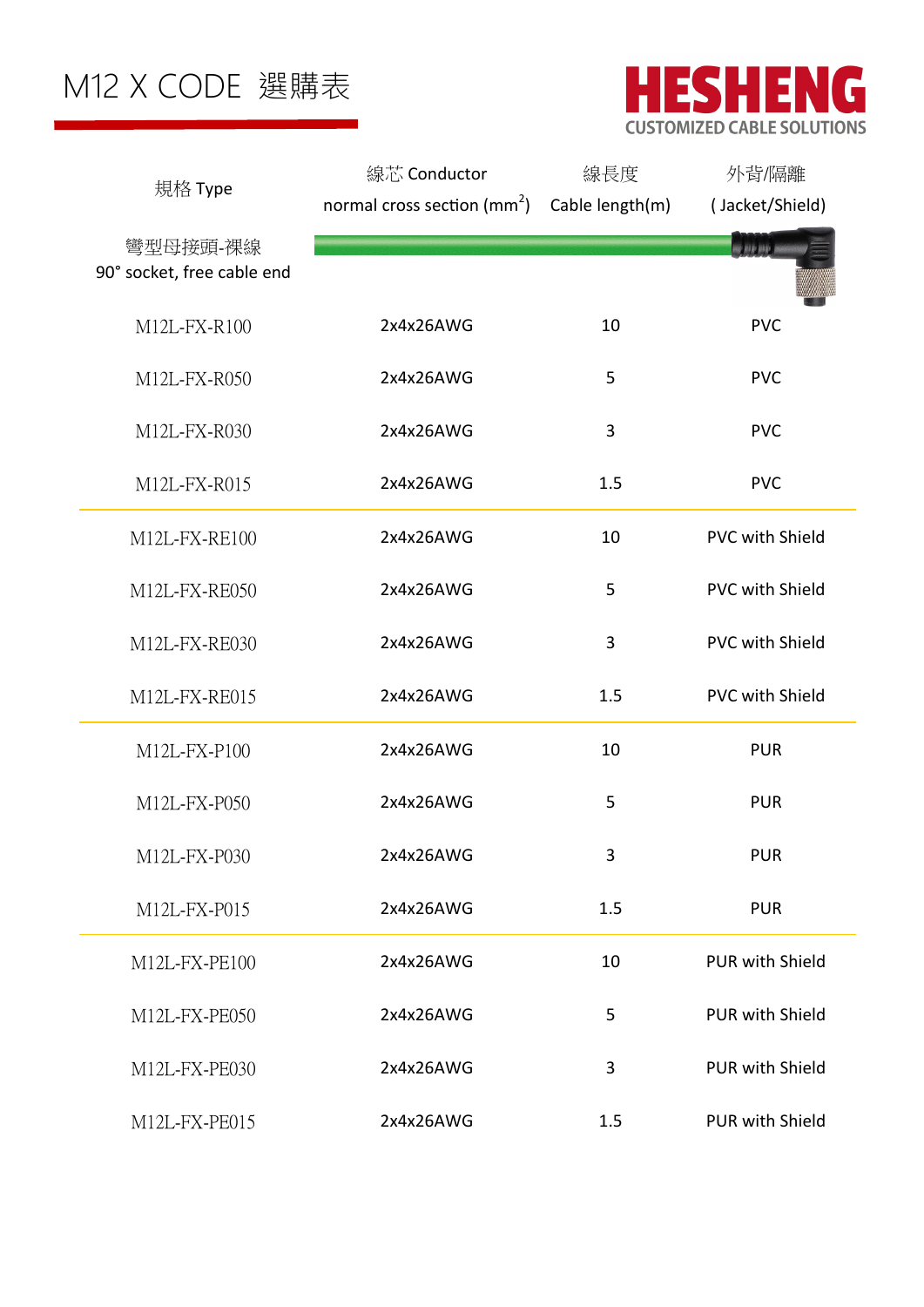

| 規格 Type                  | 線芯 Conductor                                     | 線長度 | 外背/隔離                  |
|--------------------------|--------------------------------------------------|-----|------------------------|
|                          | normal cross section $(mm^2)$ Cable length $(m)$ |     | (Jacket/Shield)        |
| 彎型公接頭-裸線                 |                                                  |     | w m n                  |
| 90° plug, free cable end |                                                  |     |                        |
|                          |                                                  |     |                        |
| M12L-MX-R100             | 2x4x26AWG                                        | 10  | <b>PVC</b>             |
| M12L-MX-R050             | 2x4x26AWG                                        | 5   | <b>PVC</b>             |
| M12L-MX-R030             | 2x4x26AWG                                        | 3   | <b>PVC</b>             |
| M12L-MX-R015             | 2x4x26AWG                                        | 1.5 | <b>PVC</b>             |
| M12L-MX-RE100            | 2x4x26AWG                                        | 10  | <b>PVC with Shield</b> |
| M12L-MX-RE050            | 2x4x26AWG                                        | 5   | <b>PVC with Shield</b> |
| M12L-MX-RE030            | 2x4x26AWG                                        | 3   | <b>PVC with Shield</b> |
| M12L-MX-RE015            | 2x4x26AWG                                        | 1.5 | <b>PVC with Shield</b> |
| M12L-MX-P100             | 2x4x26AWG                                        | 10  | <b>PUR</b>             |
| M12L-MX-P050             | 2x4x26AWG                                        | 5   | <b>PUR</b>             |
| M12L-MX-P030             | 2x4x26AWG                                        | 3   | <b>PUR</b>             |
| M12L-MX-P015             | 2x4x26AWG                                        | 1.5 | <b>PUR</b>             |
| M12L-MX-PE100            | 2x4x26AWG                                        | 10  | <b>PUR with Shield</b> |
| M12L-MX-PE050            | 2x4x26AWG                                        | 5   | <b>PUR with Shield</b> |
| M12L-MX-PE030            | 2x4x26AWG                                        | 3   | PUR with Shield        |
| M12L-MX-PE015            | 2x4x26AWG                                        | 1.5 | PUR with Shield        |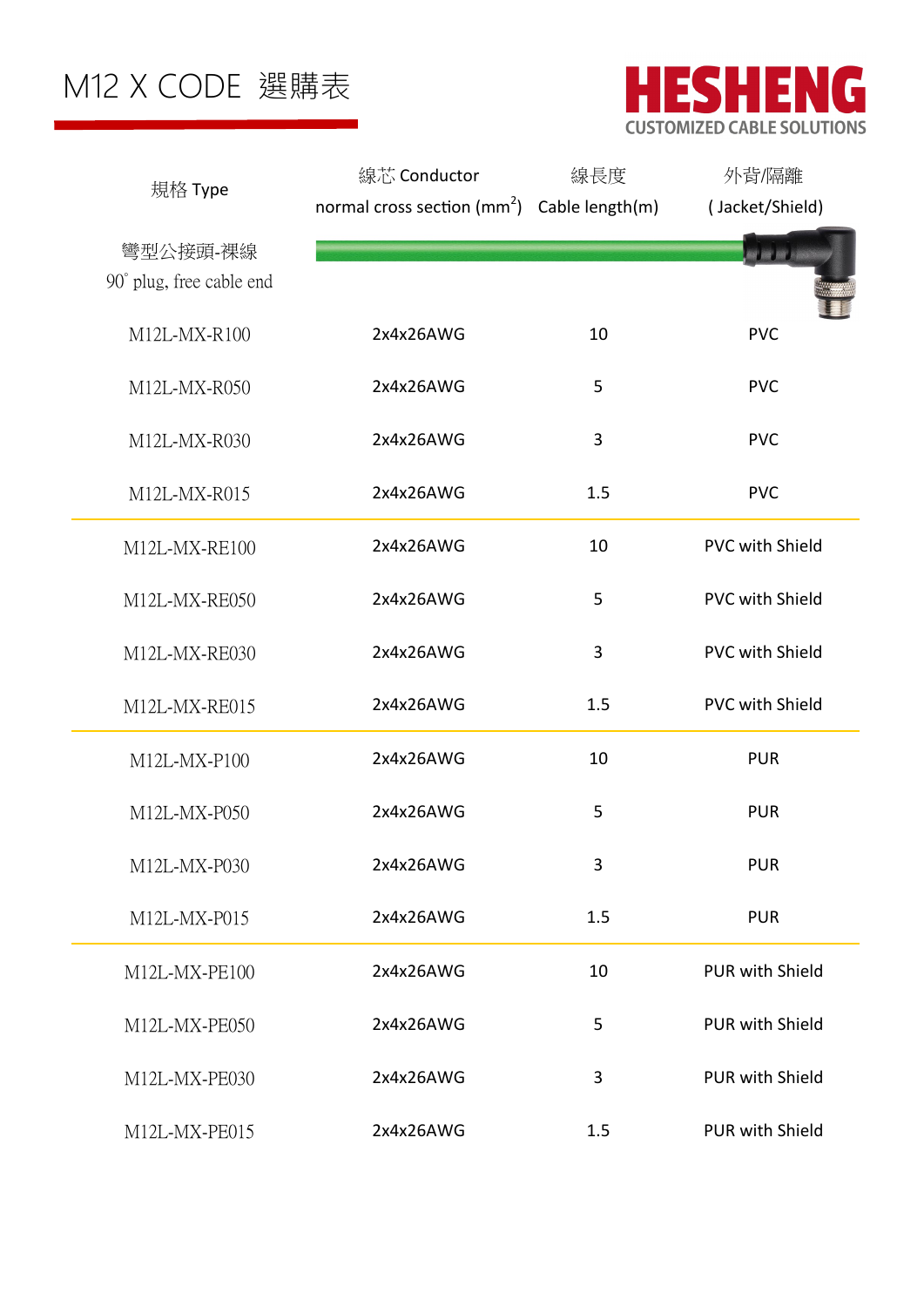

| 規格 Type                   | 線芯 Conductor normal              | 線長度             | 外背/隔離                  |
|---------------------------|----------------------------------|-----------------|------------------------|
|                           | cross section (mm <sup>2</sup> ) | Cable length(m) | (Jacket/Shield)        |
| 延長電纜 公母連接                 |                                  |                 | 圖圖圖                    |
| Linking Cable, 90° Socket |                                  |                 |                        |
| M12L-FMX-R030             | 2x4x26AWG                        | 3.0             | <b>PVC</b>             |
| M12L-FMX-R015             | 2x4x26AWG                        | 1.5             | <b>PVC</b>             |
| M12L-FMX-R006             | 2x4x26AWG                        | 0.6             | <b>PVC</b>             |
| M12L-FMX-R003             | 2x4x26AWG                        | 0.3             | <b>PVC</b>             |
| M12L-FMX-RE030            | 2x4x26AWG                        | 3.0             | <b>PVC with Shield</b> |
| M12L-FMX-RE015            | 2x4x26AWG                        | 1.5             | <b>PVC with Shield</b> |
| M12L-FMX-RE006            | 2x4x26AWG                        | 0.6             | <b>PVC with Shield</b> |
| M12L-FMX-RE003            | 2x4x26AWG                        | 0.3             | <b>PVC with Shield</b> |
| M12L-FMX-P030             | 2x4x26AWG                        | 3.0             | <b>PUR</b>             |
| M12L-FMX-P015             | 2x4x26AWG                        | 1.5             | <b>PUR</b>             |
| M12L-FMX-P006             | 2x4x26AWG                        | 0.6             | <b>PUR</b>             |
| M12L-FMX-P003             | 2x4x26AWG                        | 0.3             | <b>PUR</b>             |
| M12L-FMX-PE030            | 2x4x26AWG                        | 3.0             | <b>PUR with Shield</b> |
| M12L-FMX-PE015            | 2x4x26AWG                        | 1.5             | <b>PUR with Shield</b> |
| M12L-FMX-PE006            | 2x4x26AWG                        | 0.6             | <b>PUR with Shield</b> |
| M12L-FMX-PE003            | 2x4x26AWG                        | 0.3             | <b>PUR with Shield</b> |